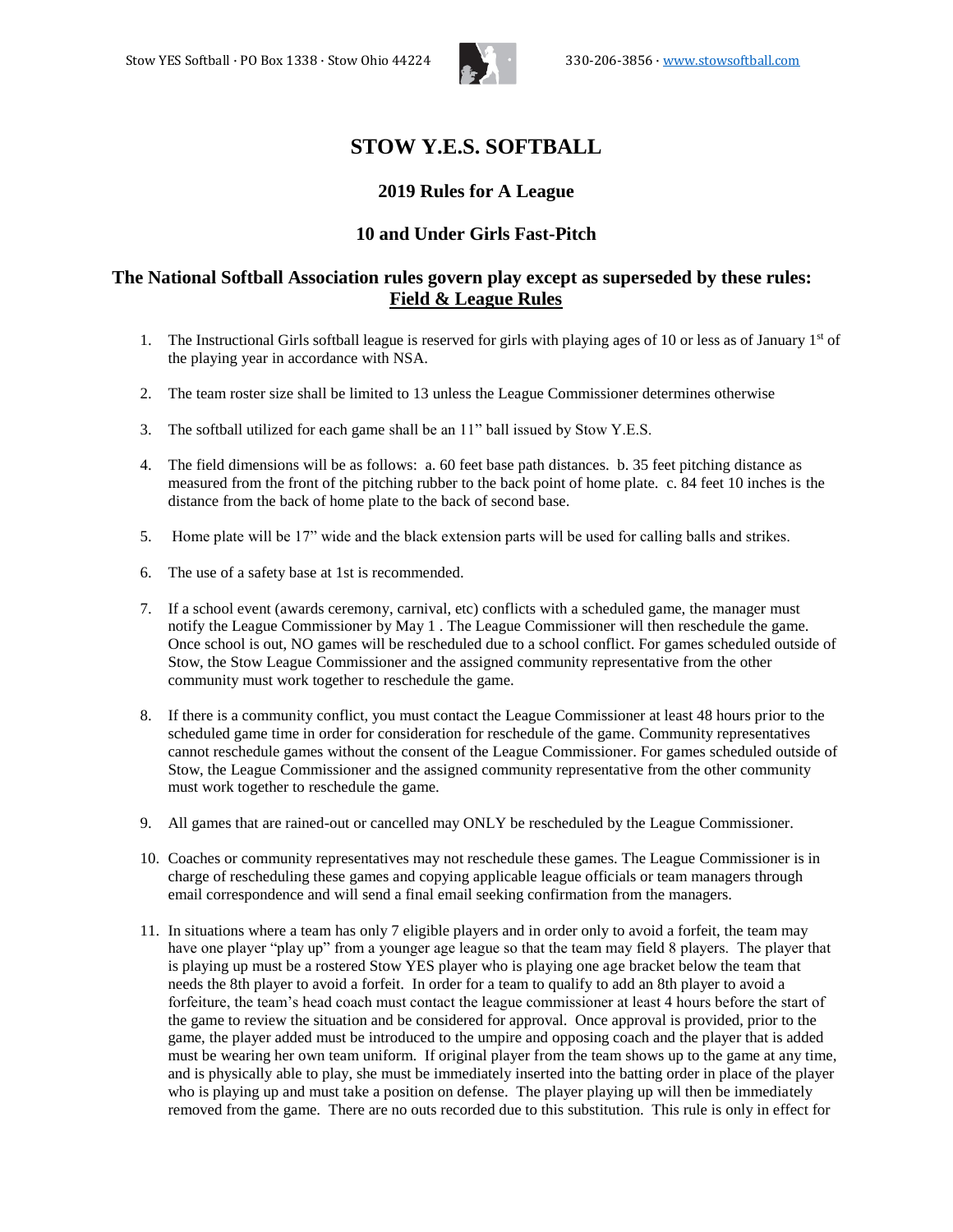

teams that know that they only have 7 players at least 4 hours before the start of the game. Any team that places an unauthorized player in the line-up to avoid a forfeiture will be issued with a loss by forfeiture and the manager will receive a warning. If this happens a second time, the manager will be removed from the team.

- 12. This rule has essentially been developed in the spirit of the game to allow players who report to the game an opportunity to play and enjoy the sport rather than issue forfeitures. It also avoids rescheduling games and other issues that come up each year.
- 13. The winning manager must report the score of the game to the League Commissioner within 48 hours after the game. If the manager fails to report the score, the winning team will be issued a loss.
- 14. Violations of any of the Stow YES or National Softball Association rulings shall be subject to discipline up to and including forfeiture of the game.

#### **Length of Game**

- 15. All games will start at 6:15pm whether an umpire is present or not. Please try to get a parent or coach to umpire the game which both managers can agree on. A team needs a minimum of eight (8) players to begin an official game. A 15 minute grace period is afforded a team waiting to reach the minimum number of players. If after the grace period, a team does not have 8 players, the team will have to forfeit.
- 16. The game shall consist of six (6) innings, unless the time limit is reached. If upon the completion of 6 innings and the score is tied, the game will be considered complete and will end in a tie. A League has no provision to break tie scores. Another example -- if the score is tied and the game has reached its time limit after any number of innings, the game is considered a tie and no additional innings will be played.

NOTE: A new inning begins when the third out of the bottom of an inning is recorded

- 17. Each game is scheduled with a 2 hour time limit from the actual start of the game. No new inning can begin once the 2 hour mark is reached. The teams are to finish the inning that they are involved in at the 2 hour mark. If there is lightning, rain, or thunder which impedes the safety of the players, the game needs to be immediately stopped and all players need to seek shelter until conditions improve. After the observance of a lightning strike, no game can resume until 30 minutes after the last lightning strike was witnessed.
- 18. A five (5) run rule per half inning or 3 outs, whichever occurs first.
- 19. The official time keeper by their watch is the umpire. It is the teams' responsibility to ask the umpire the start time of the game.
- 20. If either team leads by ten (10) or more runs after five (5) or more innings have been played, the game will declared over by the umpire. If the home team is leading, they do not have to bat in the 6th inning unless the managers agree otherwise
- 21. If a manager, coach, players, or parents attempt to stall a game in any way, the umpire can allow the game to continue without regard to a time limit or if darkness is an issue, the game can be rescheduled by the League Commissioner.
- 22. Suspended game due to inclement weather or darkness, the following rules applies.
	- a. If the game has completed 5 innings  $(4 \frac{1}{2})$  innings with the home team winning) the game is over and constitutes a full and complete game. No innings will be made up at a later date.
	- b. Suspended games will be considered any game that has not completed 5 innings or  $4\frac{1}{2}$  innings with the home team winning will resume at the exact point that play was halted. Teams will finish the next time they meet if they meet during the season. If the teams do not meet, the League Commissioner will reschedule the game.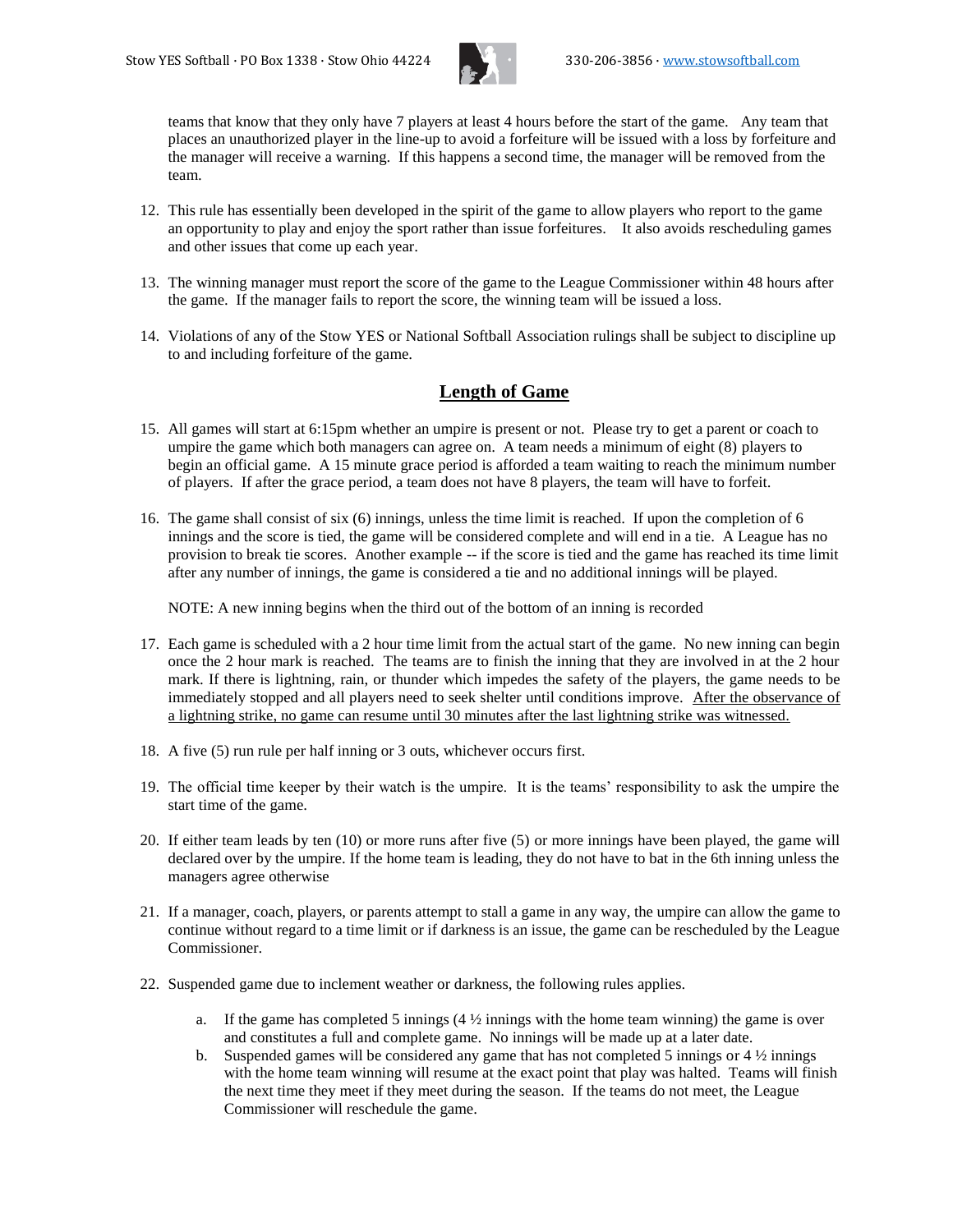

- c. Players not in original lineup who are present for game's completion are skipped in the batting order – No out is to be taken.
- d. Players not in original lineup who are present for the game's completion are added to the bottom of the batting order.
- 23. Pitching limit outs per game pitched in original game do count against a pitcher if game is completed on another day.
- 24. Unlimited substitutions are permitted.
- 25. Speed Up Rule When a catcher is on base or reaches a base with two outs, it is mandatory the catcher be replaced by the player who made the last out. The catcher speed up rule will not be in effect during the last inning. However, the rule will be enforced if the game requires extra inning in tournament play.
- 26. When the pitcher is on base or reaches base with 2 outs, a manager has the option of replacing the pitcher with the person whom made the last out.

#### **Players**

- 27. A maximum of ten (10) players will be allowed on defense. The outfield is permitted to be positioned 3 full adult strides behind the base paths in the standard outfield positions (right, right-center, left-center, left fields).
- 28. All team players must play at least 3 innings on defense. All substitutes must be in the game by the third inning.

# **Pitching**

- 29. The pitcher is required to wear a protective face mask while pitching. While a face mask is not required at 1st or 3rd base it is highly encouraged.
- 30. A pitcher may pitch at most nine (9) outs during the first six innings of a game. No restrictions exist for any inning after the sixth  $(6<sup>th</sup>)$  – this provision only applies to tournament play. Every time a player makes an appearance as a pitcher and throws a pitch, even if an official out is not recorded, each appearance will count as an out. For example, a pitcher starts the game and walks four batters and no official out is recorded. The pitcher is removed and moved to another position in the first inning. The pitcher is charged with one recorded out for each appearance – one pitch thrown – even though an official out is not recorded. Outs do not have to be consecutive.
- 31. A maximum of 6 warm-up pitches will be allowed for a new pitcher. A returning pitcher is permitted 3 warm-up pitches - it will be the manager's responsibility to have his pitcher warm up in between innings in a safe and out of play area. Any player warming up a pitcher must wear a catcher's mask.
- 32. A pitcher replacing a pitcher that has been removed from the mound during an inning shall be given adequate time to warm up at the umpire's discretion.
- 33. The following rules pertain to pitching:
	- a. Both feet must be touching the pitching rubber when starting.
	- b. Pitchers must pause to look for a sign from the catcher to prevent quick pitching. A sign does not have to be given by the catcher.
	- c. The pitcher must present the ball by touching it to the glove once before the delivery.
	- d. No rocking is permitted.
	- e. No crow hopping.
	- f. No double windups.
	- g. The pitcher's stance must be with the shoulders lined up with 1st and 3rd base.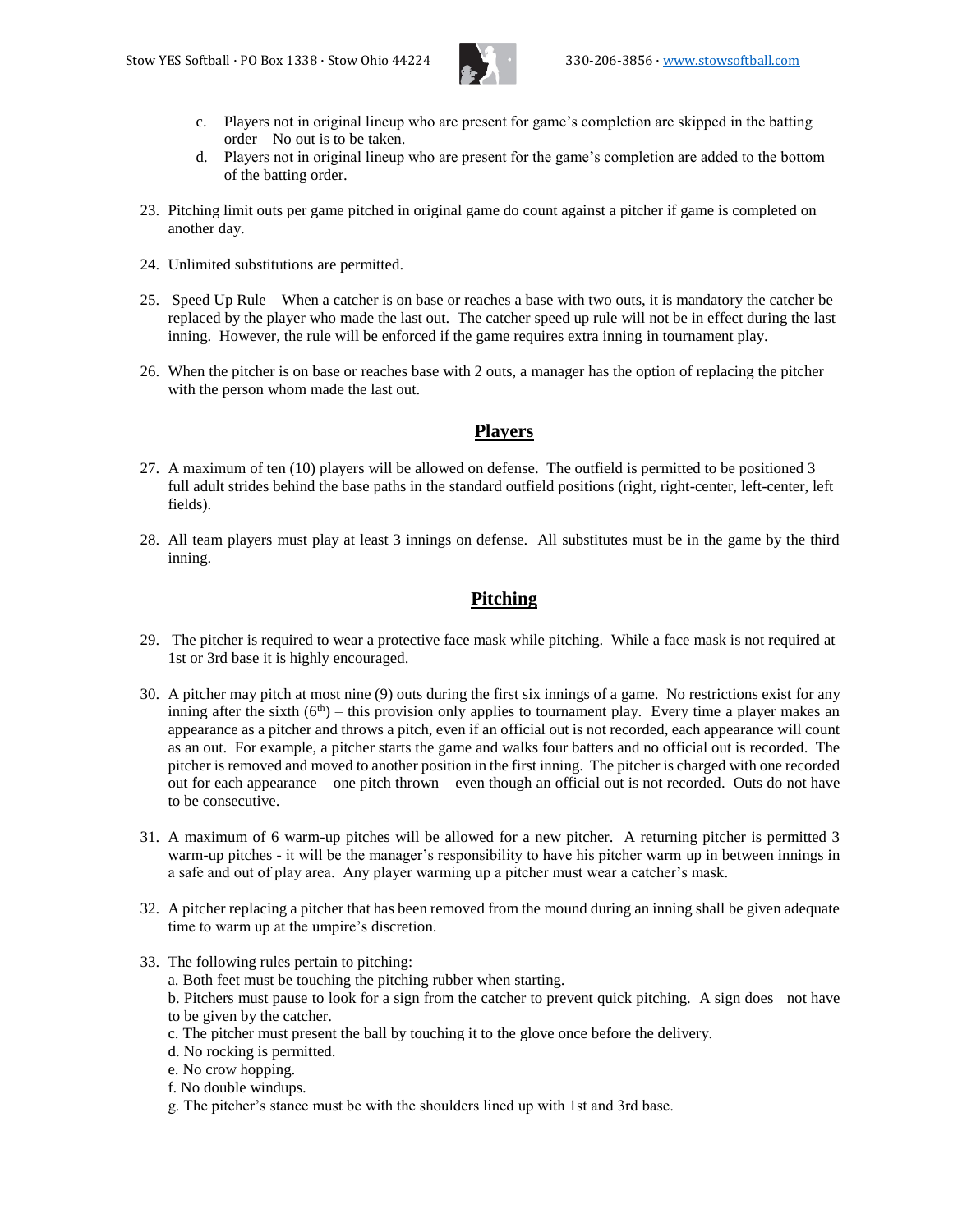

34. Illegal Pitch – results in a ball awarded to the batter with no runners being awarded any extra base.

# **Batting, Base Running & Fielding**

- 35. Round robin batting will be employed. Any player arriving after the game begins is to be placed at the end of the batting order.
- 36. If a player must leave for any personal reason, their spot in the batting order is simply bypassed. No automatic outs can occur in the lineup.
- 37. One warning will be issued to a team for throwing the bat. The next occurrence will result in the player being called out.
- 38. The infield fly rule does not apply.
- 39. Stealing of third base is permitted but NO stealing of home or second base. A player may only advance to second base as a result of a base on balls or a batted ball. No attempted pick off plays by the catcher are permitted for a runner on 1st base. A runner on third base can advance home if there a pickoff play attempted by any defensive player. A pickoff play is defined as an attempt to get a runner out at the base they occupied when the pitch was thrown. No scoring on passed balls. Only one base at a time may be stolen.
- 40. Leading off runners may leave the base once the ball is released from the pitcher's hand. If a runner leaves the base before the ball leaves the pitcher's hand, the runner will be called out automatically by the umpire.
- 41. The strike zone shall be considered the area from the shoulders to the top of the knees. Players should be encouraged to swing at reasonable pitches.
- 42. When the pitcher gains possession of the ball in the pitcher's circle, all runners less than half way to the next base must return to the prior base. Look Back Rule - All runners more than half way to the next base may continue at their own risk. Base runners in between bases must immediately (2 seconds or less) advance to the next base at their own risk or retreat back to the original base. If the base runner fails to immediately advance or retreat to a base, the runner will automatically be called out.
- 43. A batter may not advance on a dropped third strike.
- 44. All players are required to wear batting helmets with a protective face guard which must be worn while batting and running the bases. Chinstraps must be worn as well. If the helmet does not have a protective face guard or chin strap, the player will automatically called out. If a base runner intentionally removes her helmet during play, she can be called out at the discretion of the umpire
- 45. Sliding is NOT mandatory. When a defensive player has the ball and the runner remains upright AND crashes into the defensive player, the runner is out.
- 46. Hit by Pitch Rule The rule is 3 hit batters in one inning and 4 overall…if a pitcher hits three batters in one inning, she is removed from pitching and has exhausted her availability to only pitch for that game. The same holds true if a pitcher hits her fourth (4) batter overall during the course of the game. The umpire has some discretion on what is considered a hit batter. For example, a ball rolling in and glancing off the leg of a batter may not be counted.
- 47. Hit by pitch when a pitched ball hits a batter, the ball is dead and the batter is awarded first base. Even if the ball bounces on the ground before it hits the batter, the batter is still awarded first base. Batters do not need to make an attempt to avoid being hit by the pitched ball.